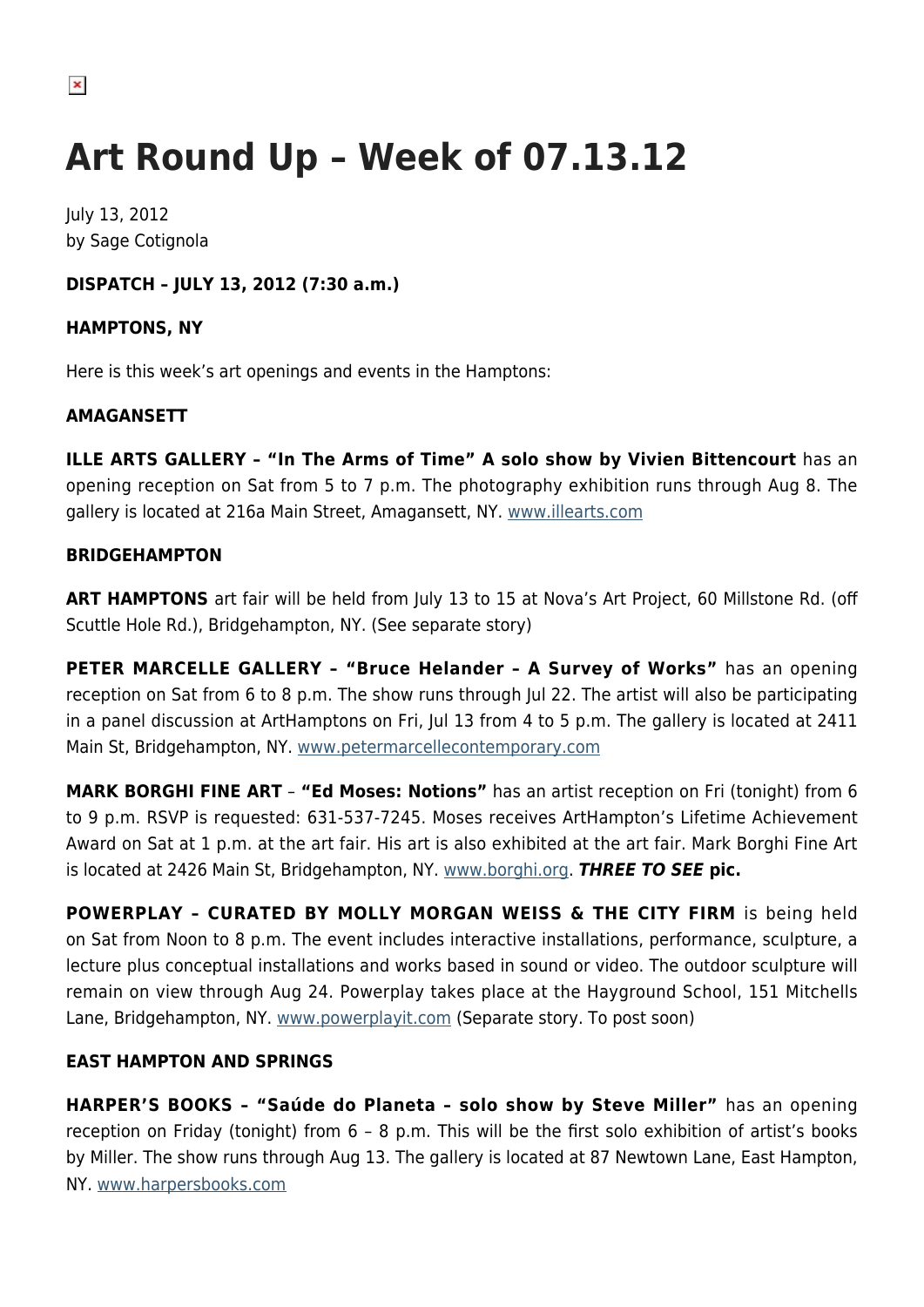**GUILD HALL SCULPTURE GARDEN – "Solo show by Elizabeth Strong-Cuevas"** has an opening reception on Fri (tonight) from 5 to 7 p.m. The show runs through Labor Day. The museum is located at 158 Main Street, East Hampton, NY. [www.guildhall.org](http://www.guildhall.org)

> $\pmb{\times}$ Elizabeth Strong-Cuevas with one of her artworks. Courtesy Guild Hall Museum.

#### **RIVERHEAD**

**SUFFOLK COUNTY HISTORICAL SOCIETY – "Courier & Ives: Printmakers to the American People"** has an opening reception on Fri (tonight) at 6 p.m. The exhibit is on view through October. Admission is free. The museum is located at 300 West Main Street, Riverhead, NY. [www.suffolkcountyhistoricalsociety.org](http://www.suffolkcountyhistoricalsociety.org)

> $\pmb{\times}$ "Trolling-for-Bluefish" by Currier & Ives,1866.

#### **SAG HARBOR**

**MONIKA OLKO GALLERY – "Solo show by Andrea Cote"** has an opening reception on Sat from 4 to 7 p.m. The exhibition includes photographs from her "Cathexis" series and new paintings. The show runs through July 29 (except between July 20 to 22). The gallery is located at 95 Main Street, Sag Harbor, NY. [www.monikaolkogallery.com/index.html](http://www.monikaolkogallery.com/index.html)

> $\pmb{\times}$ Artwork by Andrea Cote.

**GRENNING GALLERY – "Solo show by Ben Fenske"** has an opening reception on Sat from 6 to 8 p.m. The show runs through Jul 29. The gallery is located at 17 Washington St, Sag Harbor, NY. [www.grenninggallery.com](http://www.grenninggallery.com). *THREE TO SEE* **pic.**

> $\pmb{\times}$ "Orange and Blue Still Life" by Ben Fenske, 2012. 23.62 x 35.5 inches.

### **SOUTHAMPTON**

**BEGO EZAIR GALLERY – Gallery Gala** and a group exhibition opening will be held on Sat from 6 to 8 p.m. Includes live music. The exhibition features two series from Jenna Lash. Also exhibiting are Sandra Gottlieb, Julie Silver, Charles Waller and Jack Kennedy. The show runs through Jul 31.